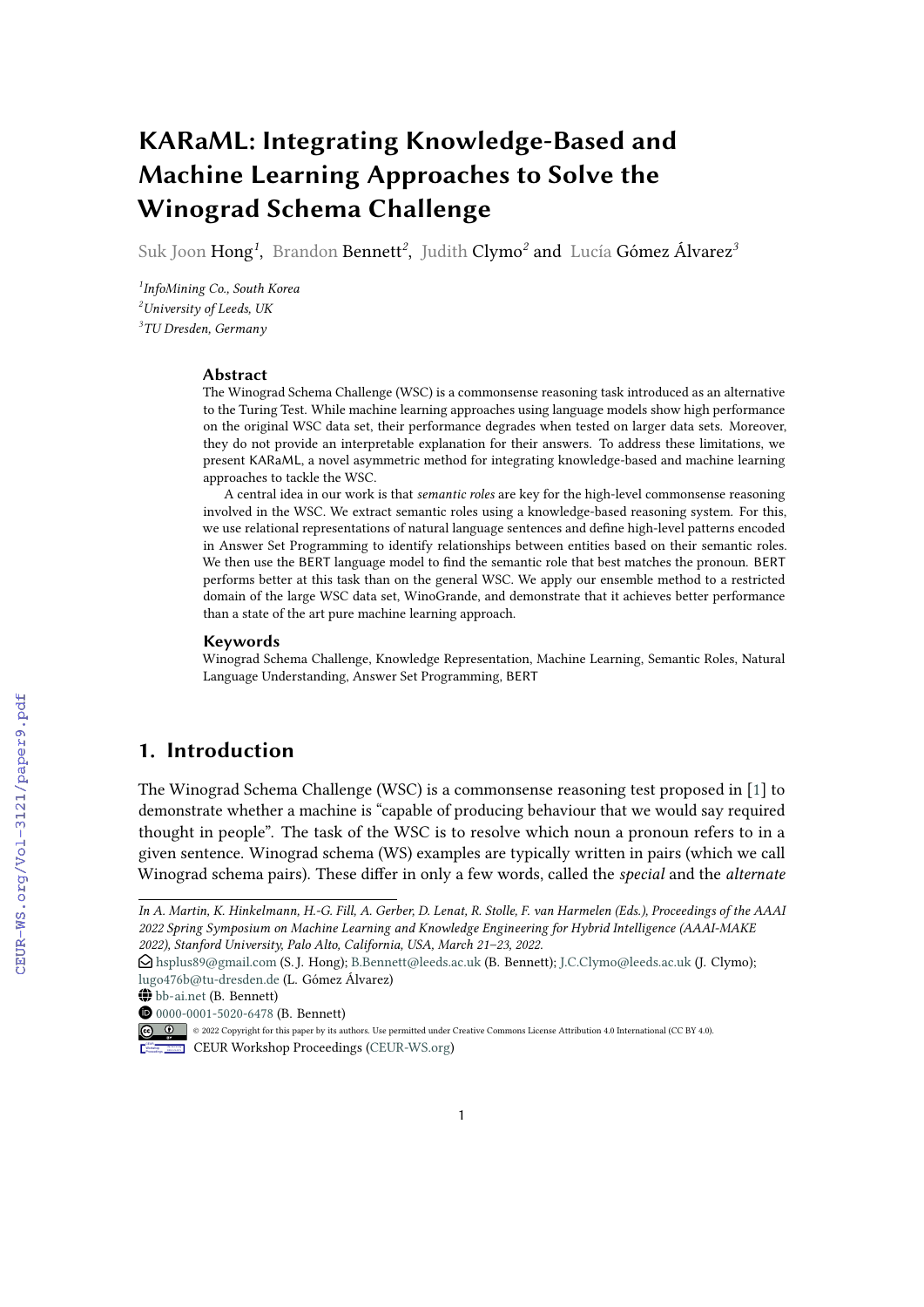words. Two candidate nouns are given alongside each schema as possible referents of the target pronoun (the same candidates for each schema in the pair), and the pronoun must be resolved in opposite ways depending on which of the special or alternate words was used. The use of schema pairs is intended to ensure that syntactic clues cannot help in finding the referent of the pronoun. Instead, this must be done by using world knowledge and reasoning. The original set of WSs, known as WSC273 [\[1\]](#page-14-0), contains only 273 instances, but more recently a dataset of around 44000 following the same style was developed through crowd-sourcing [\[2\]](#page-14-1). An example from WSC273 is given below. Large and small are the special and the alternate words respectively:

- The trophy doesn't fit in the brown suitcase because **it** is too *large*. **the trophy (answer)** / the suitcase.
- The trophy doesn't fit in the brown suitcase because **it** is too *small*. the trophy / **the suitcase (answer)**.

Although the instigators of the WSC had originally envisaged that formalised theories of commonsense knowledge would be required to address the challenge [\[1\]](#page-14-0), it has been tackled by a wide variety of approaches and has highlighted some serious difficulties that arise for Knowledge Representation (KR) approaches when applied to unconstrained, general problems of natural language understanding. By contrast, language models based on Machine Learning (ML) have achieved relatively good performance on WSC test sets although they do not employ any explicit representation of the detailed knowledge that seems to be involved in resolving WSC problems. Despite this success, the language model approaches have some weaknesses. Current language model methods are brittle, in that results are sensitive to small changes in the way a problem is expressed that are irrelevant to its solution. Language model approaches to the WSC so far do not provide any justification for the answers they give. As the WSC is supposed to test 'understanding', this is a significant limitation.

Our current work explores a combined KR and ML approach to the WSC. We call our system KARaML, standing for Knowledge Assimilation based on Roles and Machine Learning, and use the semantic roles of the agents participating in the situation described to resolve the WSC problem. We use the semantic parser K-Parser [\[3\]](#page-14-2) to extract a relational semantic representation of the schema, and ASP-based rules to determine semantic roles of the candidate nouns. We then uses the language model BERT [\[4\]](#page-14-3) to match the pronoun to one of the extracted semantic roles. This allows us to leverage the implicit knowledge in the language model and so avoid manually building or attempting to explicitly learn a large knowledge base. By using the language model in a more focused way, rather than asking it to solve the whole task, our system is able to avoid some of the fragility commonly displayed by language models, and can provide an explanation alongside its decision. We have tested our approach on a subset of the large WSC data set, WinoGrande [\[2\]](#page-14-1) and found that it performs better than pure ML methods using BERT [\[4,](#page-14-3) [5\]](#page-14-4).

## **2. Related Work**

Winograd schemas have been tackled by both KR and ML approaches. A typical KR approach would aim to resolve a WS by first translating the textual form of the schema into a logical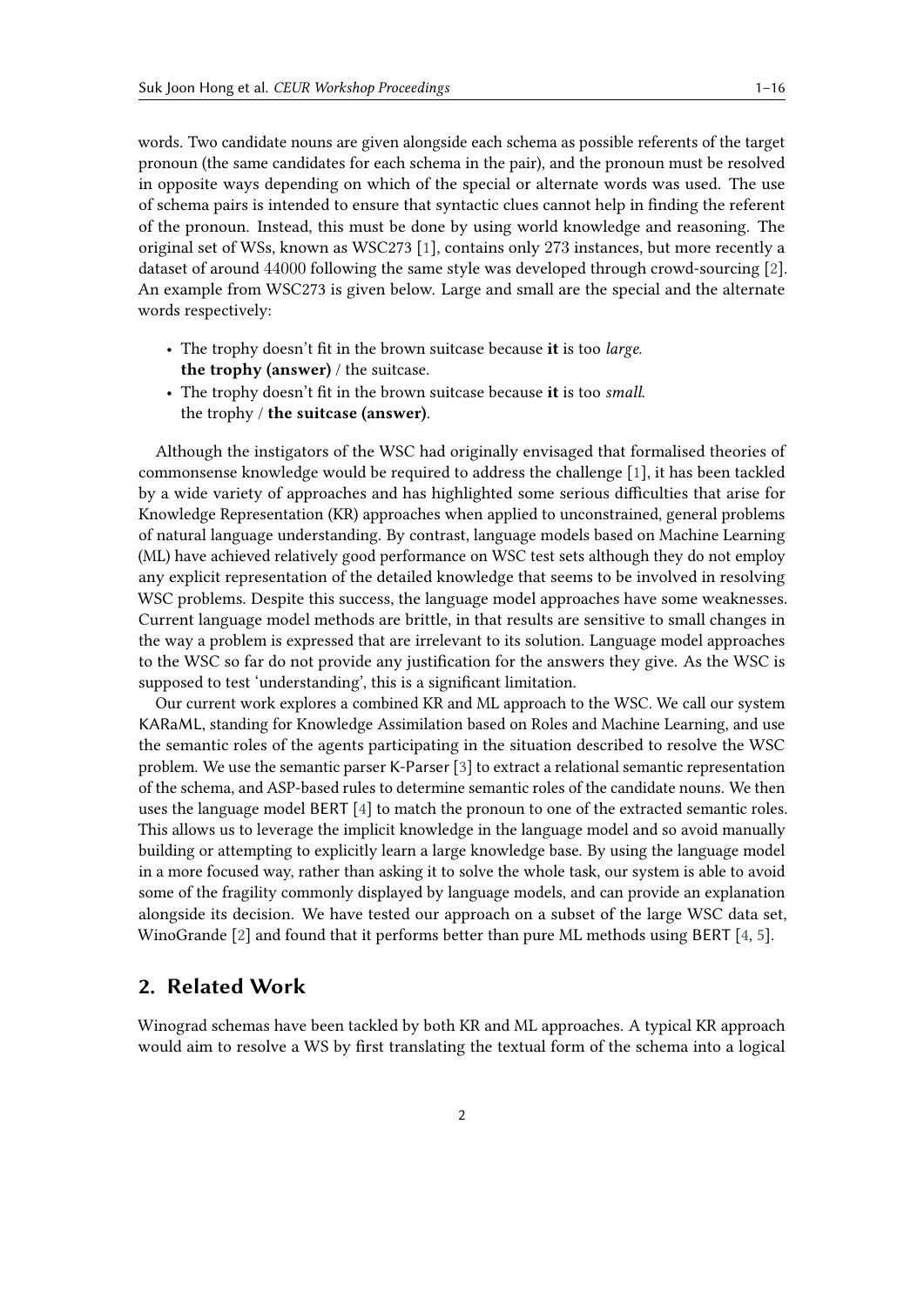representation, then combining this with additional axiomatised background knowledge and using rules of inference to deduce the reference of the pronoun. Early work on AI systems for natural language understanding by Hobbs [\[6\]](#page-14-5) proposed formalised principles of *coherence* that can account for co-references in many cases. However, he noted that in some cases, establishing the reference of a pronoun also requires detailed background knowledge. Indeed, the solution of most WS examples appears to involve knowledge concerning particular physical and/or social situations and understanding of vocabulary terms as well as general principles of communication and inference.

Sophisticated formal frameworks such as Segmented Discourse Representation Theory [\[7\]](#page-14-6) have been developed in order to explain the logic underlying coherence and co-reference. However, the complexity of such theories has been an obstacle to their implementation in practical applications. Kehler *et al.* [\[8\]](#page-14-7) and subsequently Bennett [\[9\]](#page-14-8) gave formal analyses that account for certain WS cases. Schüller [\[10\]](#page-14-9) presented a general method based on relevance theory and knowledge graphs. But the level of detail required to model knowledge relevant to specific cases suggests that the extension of these kinds of approach to incorporate sufficiently comprehensive knowledge to give general coverage of WS problems would be an enormous task. Bailey *et. al.* [\[11\]](#page-14-10) proposed a 'correlation calculus', which uses first-order logic with a novel correlation connective, to resolve WSs. This offers the prospect of a more general form of KR-based solution in which the complex types of correlation involved in solving the WSC might be inferred from simpler assumptions but would still require large numbers of basic correlations to be represented in order to cover the huge variety of possible WS problems.

A possible way to make KR approaches more effective for particular problem types may be to focus on aspects of semantics that are especially salient for those problems. We believe that the notion of 'semantic role' is such an aspect, which is often decisive in establishing co-reference and hence in solving WS problems. Semantic Role Labelling (SRL) is considered to be a significant computational task for natural language understanding, and can be carried out with high accuracy by some existing systems (such as SENNA [\[12\]](#page-14-11)), and a method of using semantic roles for co-reference resolution is described in [\[13\]](#page-14-12). In NLP semantic roles are primarily defined in terms of the linkage of noun phrases to verbs (e.g. as 'subject', 'object' etc.). However, in the current paper we advocate a more general idea of semantic role that is held in relation to an activity (e.g. helping, needing help) and is not strictly tied to particular verbs and grammar. This idea of semantic role is akin to that adopted in *Frame Semantics* [\[14\]](#page-14-13).

Many systems have been developed that can translate from natural language text into some form of logical representation [\[15,](#page-14-14) [16\]](#page-15-0). This 'semantic parsing' task is extremely challenging and the results obtained are unreliable, especially for complex sentences such as those occurring in WSs. Nevertheless, the extracted representations do identify entities, properties, relationships and logical structures that can be processed by KR-based reasoning systems. Sharma [\[17\]](#page-15-1) developed a semantic parser, K-Parser [\[3\]](#page-14-2) to transform schemas into relational representations, and uses these to resolve WSs. This method enhanced the extracted semantic content using rules formulated in Answer Set Programming (ASP) [\[18\]](#page-15-2). The initial use of this method for solving WS problems also required hand crafted representation of relevant background knowledge. The method shows accuracy of around 80% on the original WSC273 set when relational representations of both schemas and background knowledge principles are manually created. To address the problem of encoding sufficient knowledge to cover a wide class of commonsense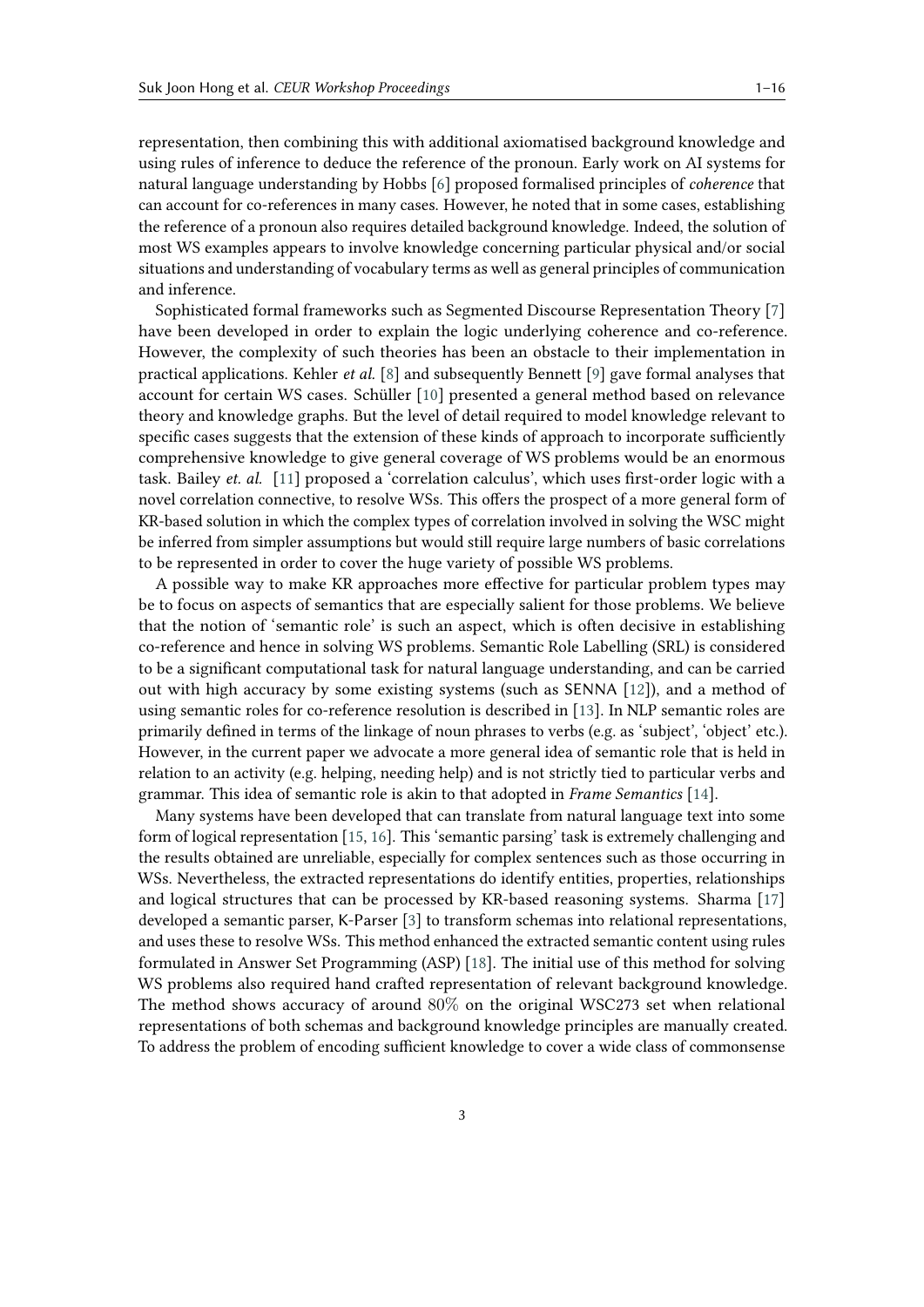reasoning problems, various automatic *knowledge extraction* techniques have been employed. Sharma was able to achieve a more automated solution by extracting background knowledge using Google search to obtain identity rules enabling pronoun resolution [\[17\]](#page-15-1). However, fewer than half of the required rules could be obtained by this automated method.

In our previous work [\[19\]](#page-15-3) we built on Sharma's method [\[20\]](#page-15-4). We used K-Parser with additional hand-coded ASP rules to extract semantic roles of the candidate nouns, similar to the patternbased semantic relation extraction of Al-yahya *et al.* [\[21\]](#page-15-5). Further logical rules were then used to determine the pronoun's referent based on its semantic role and those of the two candidates.

Regarding ML approaches, Rahman and Ng [\[22\]](#page-15-6) obtained promising results using an SVM ranker based on a variety of linguistic features, both semantic and syntactic. More recently, approaches based on neural network language models have made significant progress on the WSC task. Using the BERT [\[4\]](#page-14-3) language model, high accuracy for resolving WSs has been demonstrated [\[23,](#page-15-7) [5,](#page-14-4) [2\]](#page-14-1), with up to 90% accuracy reported for WSC273 [\[2\]](#page-14-1). Using the BERT variant RoBERTa, which has been found to perform better on many tasks, similarly high accuracy has been obtained [\[24,](#page-15-8) [2\]](#page-14-1).

However, it is too early to claim that machines have reached human-like ability to resolve Winograd schemas. WSC273 is a very small test set, and accuracy has been found to decrease by around 10% or more on larger WSC-like data sets. Consequently, some researchers have suggested that the strong performance on WSC273 may overstate the capability of neural language models to carry out commonsense reasoning tasks [\[2,](#page-14-1) [25\]](#page-15-9). Tests that focus on cases involving compositional logical structure indicate that BERT does not work well in relation to function words such as negation [\[26\]](#page-15-10). BERT also seems to lack robustness with respect to irrelevant small variations: simply changing proper names can cause it to give incorrect answers to some WSs which were previously answered correctly [\[23,](#page-15-7) [19\]](#page-15-3). This suggests that language models may work by recognising features that are, at least in some cases, only indirectly connected with genuine understanding of WS problems. This also relates to issues of transparency and explainability. Humans would expect answers to be based on general principles, whereas current methods based on language models do not provide any meaningful explanation for their answers. Whereas humans appear to employ both commonsense reasoning and intuition [\[27\]](#page-15-11), neural language models seem to work in a way that is more similar to intuition than to logical reasoning.

In this paper we attempt to develop a new way to combine KR and ML in order to address the WSC and contribute to exploration of the general problem of natural language understanding.

# <span id="page-3-0"></span>**3. Winograd Schema Structure and Semantic Roles**

In this section we examine the syntactic and semantic structure of Winograd Schema problems in order to motivate and explain our resolution method.

### **3.1. Schema Structure**

A WS is a sequence of tokens in which three (non-overlapping) sub-sequences are indicated: two words or phrases referring to 'candidate' entities and one pronoun (normally a single word). Thus, it is an expression of the form  $\psi(a, b, p)$ , whose meaning constrains the references the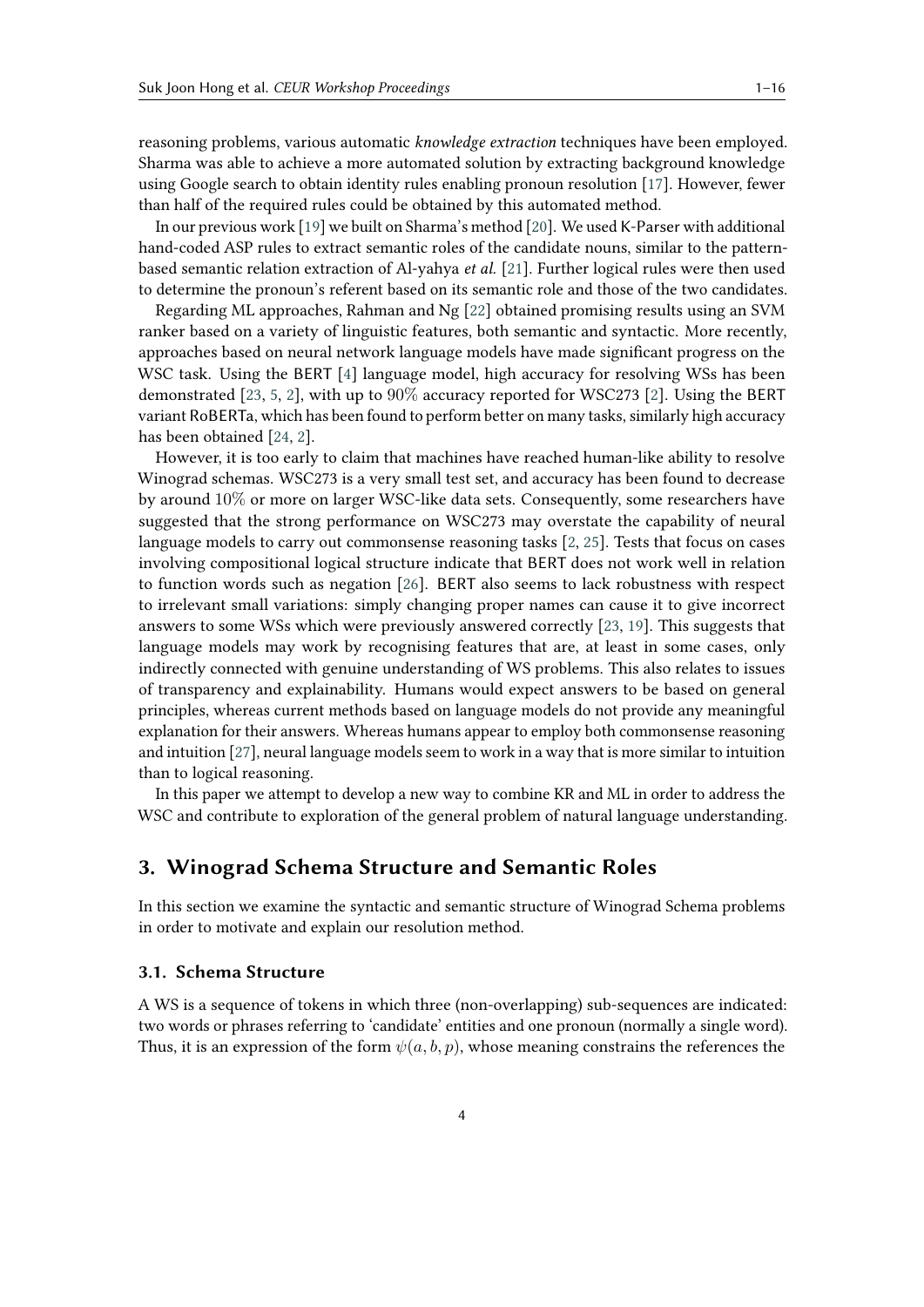candidate terms  $a$  and  $b$  and the pronoun  $p$ . For the expression to be considered satisfactory as a WS, any reasonable human being should either infer from it that  $p$  refers to the same thing as  $a$ , or infer from it that  $p$  refers to the same thing as  $b$ .

In nearly all WS examples, there is a clear division into two propositional components, with the first component describing a situation involving both candidates,  $a$  and  $b$ , and the second giving information involving p. Hence, a WS normally has the structure  $\phi(a, b) \# \pi(p)$ , where  $H^*$  represents the type of connection between the two parts. In many cases the two parts are separate sentences. For these cases we can treat the connective as logical conjunction (although temporal sequence may also be implied). In other cases, the halves may be connected with words such as 'and', 'because', 'although', 'since' etc. The particular connective is relevant to pronoun resolution.[1](#page-4-0)

So the pronoun resolution problem has the following form:

<span id="page-4-1"></span>
$$
(\phi(a,b)\# \pi(p)) \land p = (a|b) \quad \leadsto \quad (p = \kappa) \tag{1}
$$

where  $\rightsquigarrow$  represents some kind of rational inference relation and  $\kappa$  is either a or b. The presupposition that  $p$  must be identified with exactly one of the two candidates, is represented by the notation  $p = (a|b)$ .

Given that we need to infer an identity between  $p$  and either  $a$  or  $b$ , there must be some aspect of the content of  $\phi(a, b)$  which can be linked to the content of  $\pi(p)$  in such a way that either a or  $b$  can be distinguished as the more likely co-referent of  $p$ . One way to approach this would be to tease out from  $\phi$  what is said individually about each of the candidates and try to link that to  $\pi$ . Indeed, by means of semantic intuitions or by using an automated semantic parser, a given proposition  $\phi(a, b)$  can typically be analysed into a combination of simpler components,  $\alpha(a) \wedge \beta(b) \wedge \rho(a, b) \wedge \gamma$ , where  $\alpha$  and  $\beta$  represent conditions that are individually ascribed to candidates  $a$  and  $b$  respectively,  $\rho$  represents whatever information is asserted about the relationship between a and b, and  $\gamma$  is any additional information that does not directly involve a or b. More specifically, each of the components  $\alpha$ ,  $\beta$ ,  $\rho$ ,  $\gamma$ , may correspond to a (possibly empty) set of predicates in the semantic analysis.

In ordinary natural language, there are many examples where the reference of the pronoun can be resolved just by considering the individual properties of potential candidates ( $\alpha$  and  $\beta$ ). Lesvesque *et. al.* [\[1\]](#page-14-0) consider the example *'The women stopped taking the pills because* **they** *were [pregnant/carcinogenic]'*. However, although this seems to be a typical use of a pronoun, it is *not* considered to be a good schema. Lesvesque *et. al.* explicitly say that this is a poor example, since correct resolution can be determined just by considering the types of the candidates ('women' and 'pills') and the types of entity of which the attributes 'pregnant' and 'carginogenic' could be predicated. Such cases are considered too easy to demonstrate that intelligence is required to resolve them. They suggest that suitably difficult WS examples must require understanding of the situation. This would typically involve the relationship between the candidates or some property that is not merely a simple type attribute of one of the candidates.

<span id="page-4-0"></span><sup>&</sup>lt;sup>1</sup>For instance, in the WS273 set presented by Levesque et al. [\[1\]](#page-14-0) includes the example 'Pete envies martin [because/although] he is successful', where swapping 'because' with 'although' changes the pronoun reference. This case was also considered by [\[11\]](#page-14-10), which suggests that, whereas 'because' implies positive correlation, 'although' implies negative correlation.'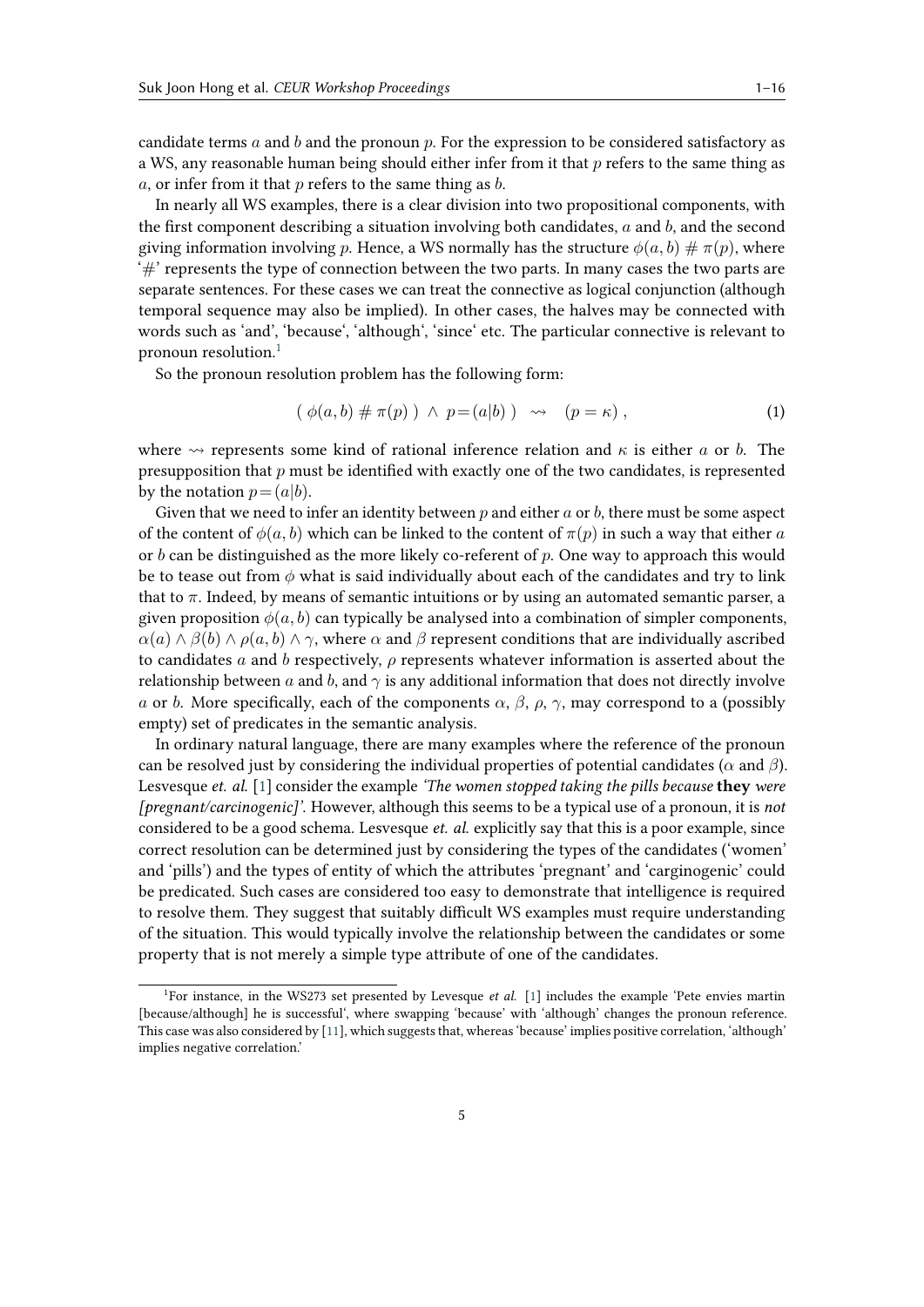## <span id="page-5-0"></span>**3.2. Semantic Role Extraction**

In the majority of cases we have examined, inferences based on individual properties  $\alpha(a)$  and  $\beta(b)$  are not enough. In order to resolve the pronoun, one needs to extract further attributes of a and *b* from the *roles* they play in the relation  $\rho(a, b)$ . By introducing *s* to stand for the situation described by the relationship  $\rho(a, b)$  (i.e. we *reify* the relationship), we can conceptually unpack the relation into a conjunction  $\rho_1(a, s) \wedge \rho_2(b, s) \wedge \omega(s)$  representing the *semantic* roles,  $\rho_1$ and  $\rho_2$  of the participants in relation to s, together with any other information ( $\omega$ ) attributed to the situation. Furthermore, if we are concerned with distinguishing  $a$  and  $b$  in terms semantic roles that occur in some particular types of situation (e.g. situations where one person helps another), then the relevant role information can be represented by unary role properties,  $\rho_1(a)$ and  $\rho_2(b)$  (e.g. *a* gives help, and *b* receives help).

In fact, existing semantic parsers (such as K-Parser and SENNA) already assign role attributes to referring constituents of sentences. However, these tend to be lacking in specific semantic content and determined largely by syntactic features of their occurrence within the text. For, example a referential word or phrase might be labelled as the 'agent', or 'object' of a verb. But, like entity types, such basic role types can only be used to resolve pronouns in 'easy' cases. In more complex cases, pronoun resolution requires understanding the way in which entities participate in a situation; and this requires specific knowledge of the situation and the roles it involves. Thus, we suggest that pronoun resolution in WSC problems requires an additional role extraction mechanism (RE) going beyond an initial semantic parsing (SP) stage. Hence, the semantic role extraction process can be represented by the following pattern:

$$
\psi(a,b,p) \equiv \phi(a,b)\#\pi(p) \stackrel{SP}{\implies} \alpha(a) \wedge \beta(b) \wedge \rho(a,b) \wedge \gamma \stackrel{RE}{\implies} \rho_1(a) \wedge \rho_2(b) \tag{2}
$$

To illustrate our analysis, we consider the sentence *"Maria is struggling with her exams and asks for help from Rebecca, because she is already successful."*. Semantic parsing will produce a formal representation similar to the following:

 $(\text{strugging with}\_{\text{examples}}( Maria) \wedge \text{ask}\_{\text{help}}(Maria, Rebecca) \text{ because successful}(she))$ 

from which we want to infer  $p =$  Rebecca.

In this example,  $\alpha(a)$  corresponds to the unary property struggling with exams( $Maria$ ),  $\rho(a, b)$  is the relation ask\_help(*Maria*, *Rebecca*)), the connective # is *because* and  $\pi(p)$  is successful(she). We have not specified any individual condition  $\beta$  predicated of *Rebecca*, although if we identified it as a proper name of a person (e.g. by using a named-entity recognition system  $[28]$ ) we could add the individual condition 'Person(Rebecca)'. Role extraction rules, as explained later in the paper, can then be employed to infer the semantic roles of the participants.

#### <span id="page-5-1"></span>**3.3. Resolving the Pronoun**

The previous subsection examined the semantic structure of WSs and motivated the extraction of semantic role attributes of the candidates from the first part of the schema. We now explain how this can be used to identify the reference of the pronoun in the second part of the schema.

Our general idea is related to the approach of Bailey *et. al.* [\[11\]](#page-14-10), who proposed an extension of first-order logic with a novel propositional connective. The statement  $A \oplus B$  means that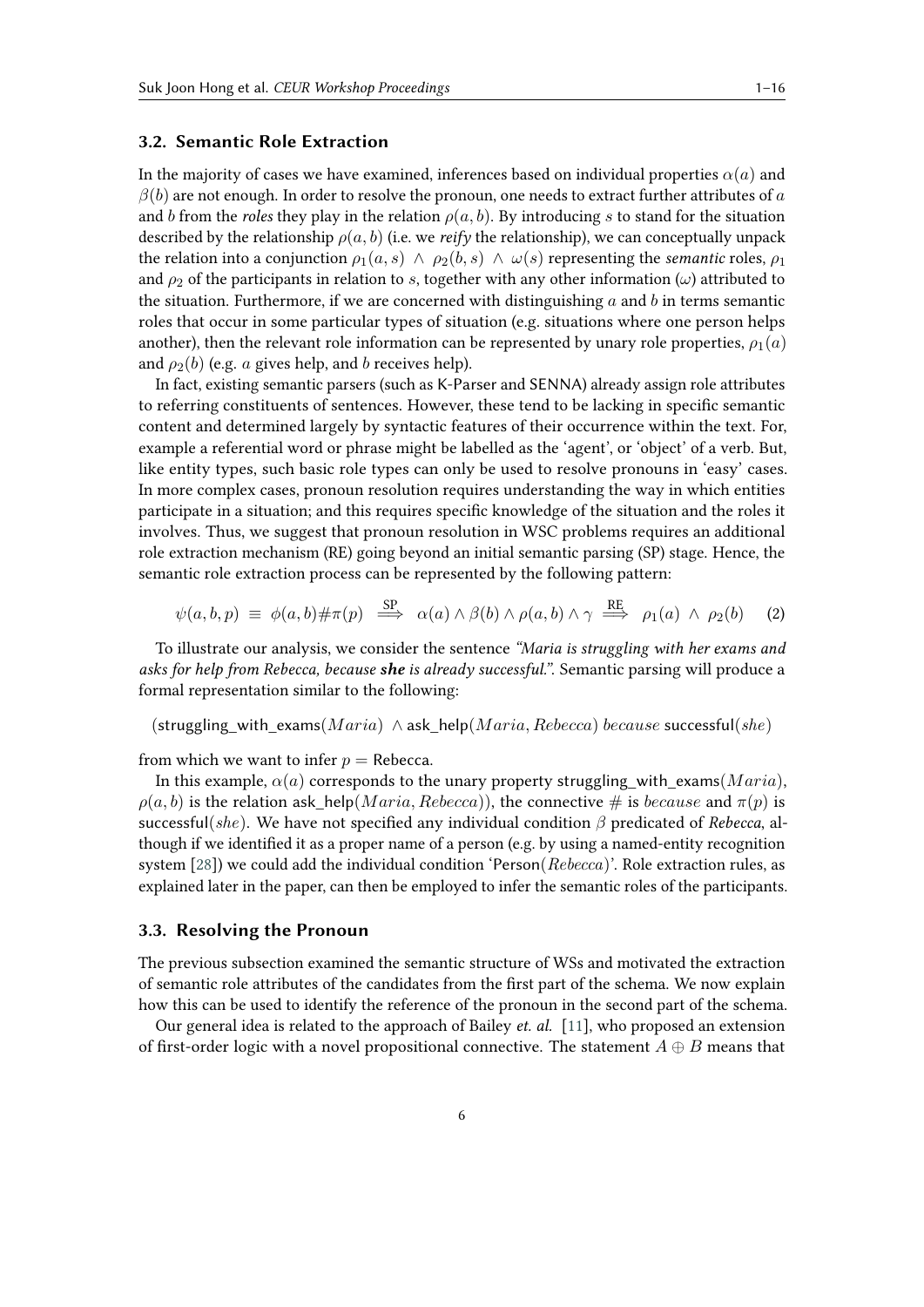the truth of  $A$  is positively *correlated* with the truth of  $B$ , in the sense that if a rational agent becomes aware of the truth of either of the propositions they will consider the other proposition more plausible than they would have in the absence of that information. The paper presents a proof system to capture the logic of the '⊕' operator and suggest that it can be used to derive complex correlations from basic correlation assumptions and beliefs. Then these derived correlations can be used for pronoun resolution. Assuming that what is said about the entity via the pronoun reference is positively correlated with what is said about it in the candidate phrase, we should be able to infer either  $\phi(a, b) \oplus \pi(a)$  or  $\phi(a, b) \oplus \pi(b)$  when given a schema  $\phi(a, b) \# \pi(p)$ .

The correlation calculus is proved to be sound with respect to statistical semantics. And, although specification of the calculus predates the successful application of language models to the WSC, it seems that it would be well suited to interfacing with a language model. Instead of requiring correlations to be determined by axioms and logical reasoning, one could potentially evaluate or compare degrees of correlation by means of language model responses.

In our setting the relevant notion of correlation is a little different. We aim to find a correlation between the role description of one of the candidates and the description involving the pronoun. Also we look for a preferential rather than an absolute correlation. Thus, we wish to determine which of the semantic roles of the candidates is more likely to apply to the pronoun, given what is said regarding the pronoun. Hence, given the extracted roles  $\rho_1(a)$  and  $\rho_2(b)$  and assertion  $\pi(p)$  regarding the pronoun, then if p denotes a we would expect the following inequality of relative probabilities:

$$
P(\rho_1(p) | \pi(p)) > P(\rho_2(p) | \pi(p)) \tag{3}
$$

Note that what is said in the proposition  $\pi(p)$  does not need to explicitly describe p in terms of either of the roles  $\rho_1$  or  $\rho_2$ ; it only needs to provide some reason to expect that one of the potential facts  $\rho_1(p)$  or  $\rho_2(p)$  is more likely than the other.

# **4. Our Approach: KARaML**

In this section we introduce our system KARaML. We use the semantic roles of the agents to resolve the WSC, following the analysis in Section [3.](#page-3-0)

Figure [1](#page-7-0) illustrates the pipeline of our method to resolve WSs. KARaML uses a combination of KR and ML methods to derive semantic roles of the candidates and pronouns by defining domain-specific background knowledge relating to these high-level semantic roles. In the figure, the element labelled 'Semantic parsing & KR role derivation' relates to Section [3.2](#page-5-0) above, and the element labelled 'LM semantic role matching' to Section [3.3.](#page-5-1) Finally, the 'Semantic role based reasoning' component uses the previously derived knowledge to infer the solution. If our combined system does not have suitable rules defined for resolving a schema, we simply revert to using the language model alone. Other important features of our architecture are the asymetric combination of KR and ML, and the selection of conceptually related sentences that follow target patterns. We address these features in detail in the coming subsections.

After addressing in detail the architecture of KARaML (in Section [5\)](#page-9-0), we give results (in Section [6\)](#page-12-0) which show that where our combined reasoning method is applicable, we achieve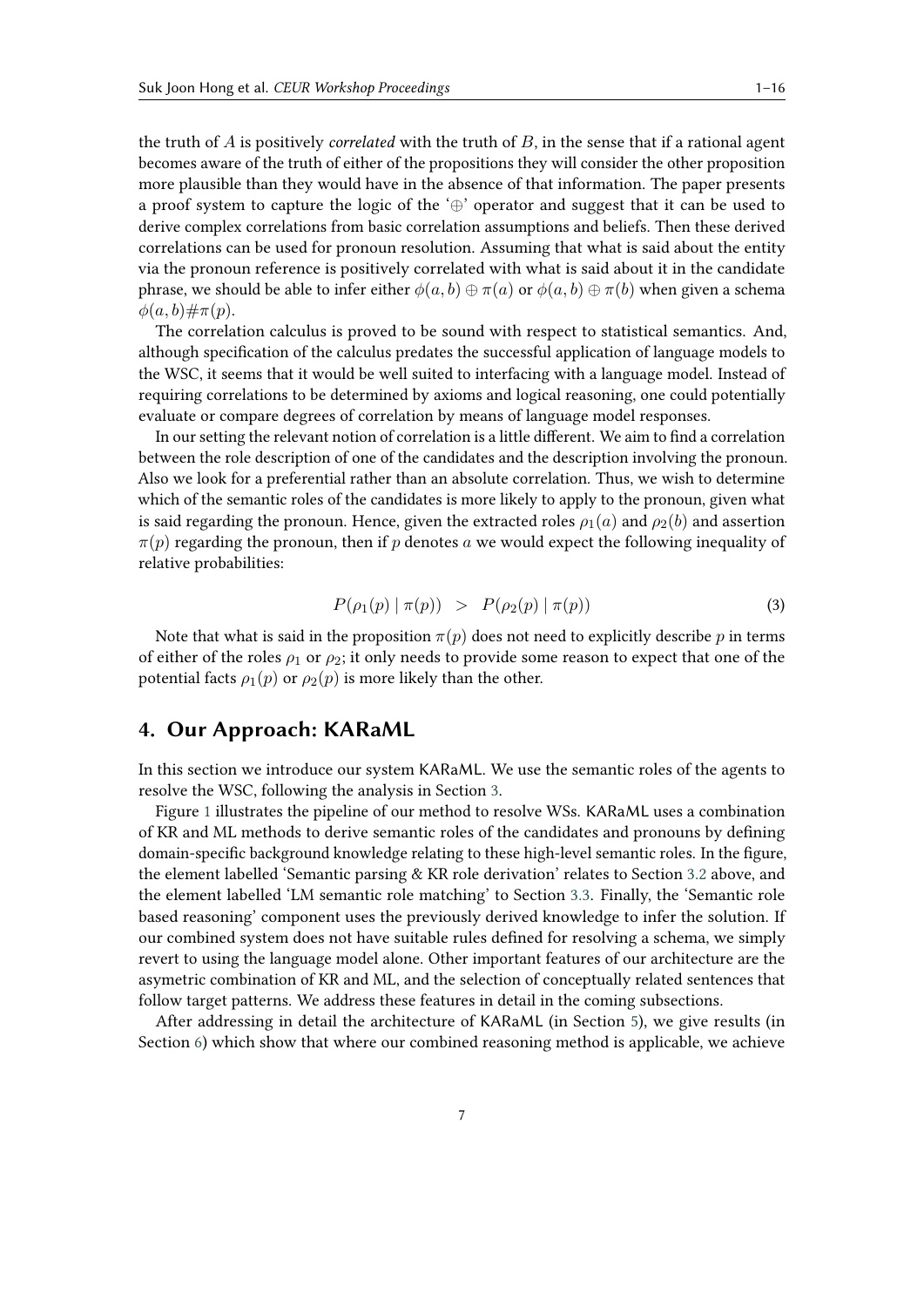

<span id="page-7-0"></span>**Figure 1:** KARaML System Flow

better performance than using a language model alone.

A major difference from our previous work [\[19\]](#page-15-3) is that we no longer need detailed axiomatisations of the domain's background knowledge to infer the semantic role of the pronoun, which presented a challenge to scalability of the method. Instead, we will show that a minimal set of high-level rules for the semantic roles, coupled with the usage of a language model, is enough to obtain significant results.

#### **4.1. An Asymmetric Combination of KR and ML**

A notable feature of our approach is that we apply KR and ML methods asymmetrically with respect to different parts of a WS. Specifically the KR mode of interpretation is focused on the part of the WS that describes the candidates, whereas a neural language model is used to match a correlated semantic role for the pronoun.

A formal representation of a sentence has a rigid structure composed from specific symbolic vocabulary. This means that if we have KR representations of two related pieces of information (such as two successive sentences or clauses within a sentence) we can only draw inferences from their combined content if we have some way of aligning them. This requires both combining them in terms of a formal syntax, and also making explicit all significant semantic relationships between the vocabulary of the two parts. When dealing with representations extracted from natural language, this is a huge challenge. Not only are there an unbounded number of possible situations that might be described, but even one situation could be described in a wide variety of ways, using a wide variety of vocabulary terms. Hence, piecing together KR representations extracted from different parts of a natural language text is extremely difficult, even when connections are very clear to our intuitive understanding.

By contrast, ML techniques are more malleable, in that they do not require exact matching in order to connect one piece to another, so they can provide a mechanism for flexibly assimilating or adjoining new information to an existing KR representation. Figure [2](#page-8-0) illustrates the potential advantage of this type of asymmetric combination.

It may still seem puzzling why we are always focusing the use of KR on the left side of the WS and reserving ML for interpreting the role of the right side. This is because our KR analysis is designed to extract roles of the candidates in WSs and, in the majority of examples, these are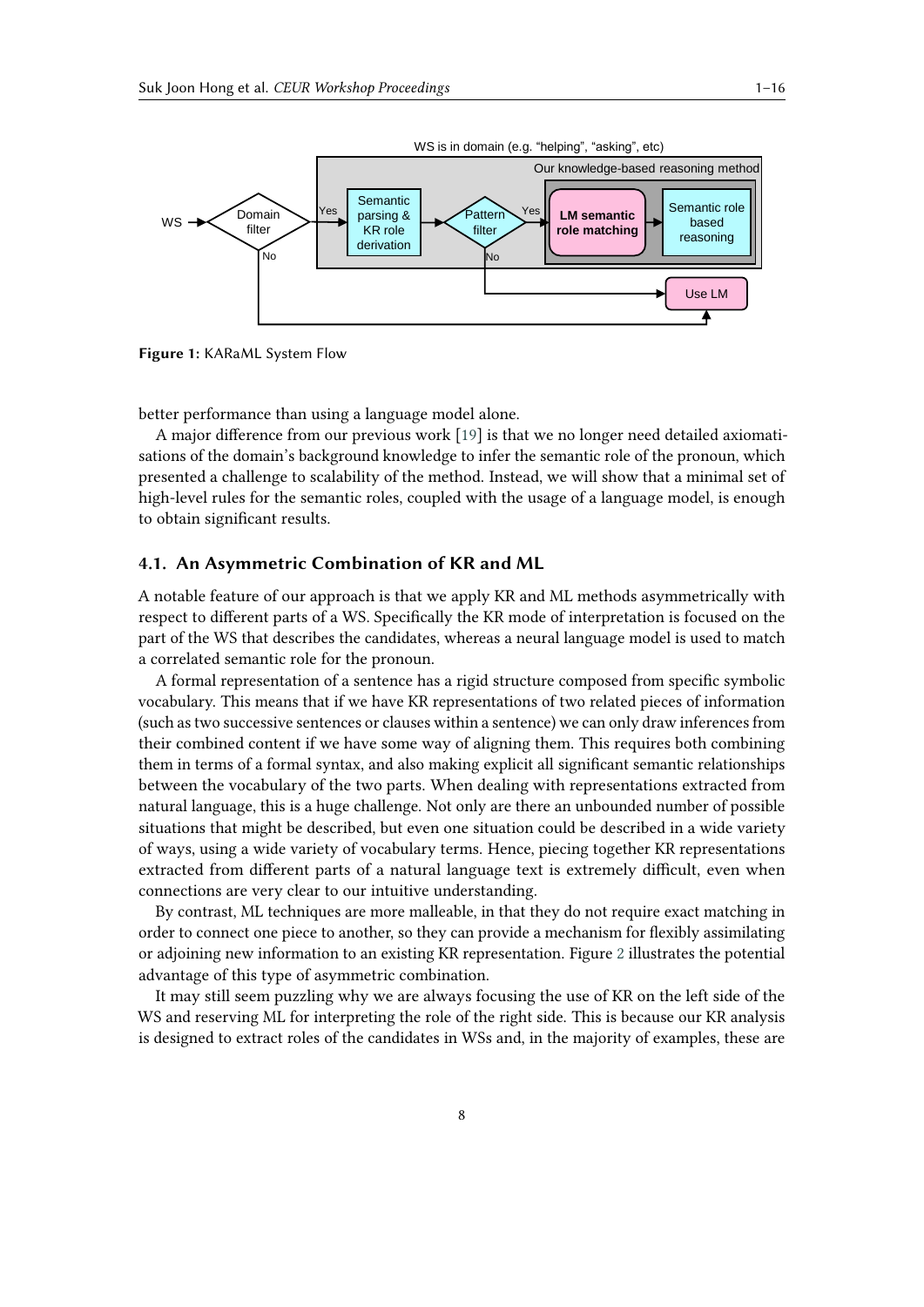

<span id="page-8-0"></span>**Figure 2:** Knowledge Assimilation: KR+KR *vs.* KR+ML showing the advantage of ML's flexibility

described primarily in the first part of the schema. In general, pronouns nearly always occur after the noun or noun-phrase with which they co-refer. In most WS examples the pronoun occurs in a following sentence or clause that does not usually make explicit the role of the pronoun referent in a way that can be directly linked to the roles of the candidates. Nevertheless, one might intuitively expect that there is a statistical correlation between the roles of the candidates in the first part and what is then said using the pronoun in the second part. Indeed, our results indicate that ML techniques can model this correlation.

## **4.2. Identifying Conceptually Related Sentences**

In general, a WS may involve any vocabulary or domain of knowledge. This is problematic for KR approaches, which require detailed logical modelling of knowledge and semantics. We use keywords to identify restricted domains that are more manageable. Our aim is to provide a simple method for selecting related schemas for which high-level background knowledge rules can be defined.

A small number of logical rules should be sufficient to explain a significant proportion of schemas in a semantic domain. In particular we present in this paper a study of schemas obtained by identifying instances containing the keyword 'help' (or 'helping', 'helped', 'helpful' etc.). We show that the same principles extend to a larger set including also schemas that contain the keyword 'ask' (or 'asking', 'asked', etc.), for which only six additional rules needed to be established. This shows that domains defined in this way are flexible and able to encompass a variety of schemas. We have previously presented work on schemas containing the 'thanking' keyword [\[19\]](#page-15-3). Although our current work focuses on a few hand selected domains, it demonstrates a general approach which could be extended to cover a larger proportion of WinoGrande schemas.

In our system, WSs are first filtered for use of keywords and then compared with high-level patterns. It should be expected that there will be some overlap between domains, where a sentence references multiple concepts. If a pattern is matched, this indicates that we have suitable rules defined to understand this sentence. In the case that a sentence matches multiple patterns we propose using the correlation between candidate and pronoun roles which is identified as most significant by the language model (i.e. lowest loss).

A sentence may use knowledge from a domain without containing the relevant keyword. Provided that the sentences containing the keywords are representative of the domain and allow us to generate appropriate rules, this is not a significant limitation. We anticipate that our methods for identifying semantic roles may be extended to sentences which do not contain the relevant keyword, allowing more sentences to be resolved using the existing rules.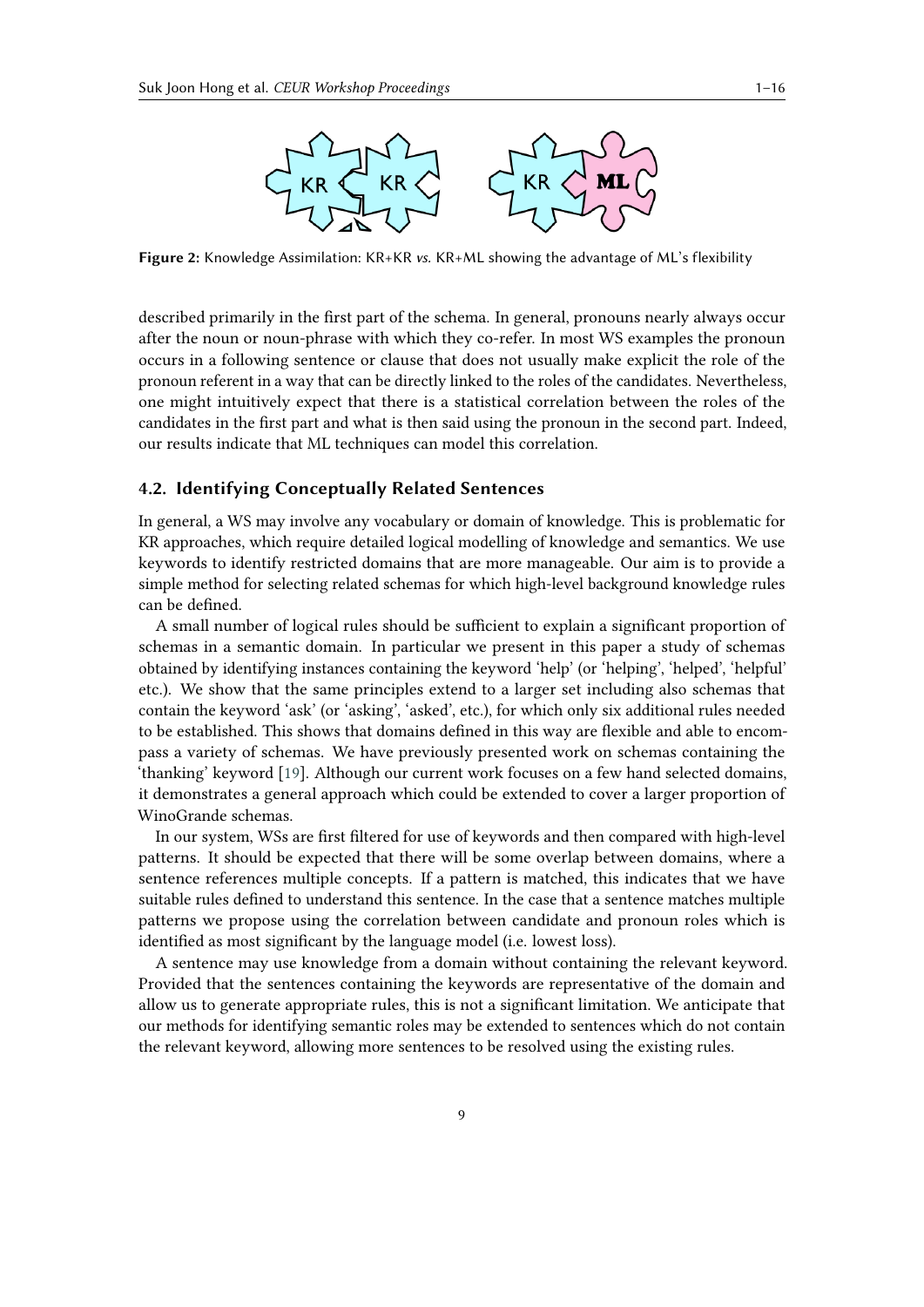# <span id="page-9-0"></span>**5. KARaML System Architecture**

We now describe how we have implemented each component of KARaML from Figure [1.](#page-7-0) We first tackle the domain filter, and subsequently we introduce an ASP pattern filter based on K-Parser output. The pattern filter selects WSs that match certain semantic roles, for which domainspecific background knowledge has been encoded in ASP. Next,  $BERT<sup>2</sup>$  $BERT<sup>2</sup>$  $BERT<sup>2</sup>$  is used to determine which of a pair of contrasting semantic roles the pronoun has a stronger correlation to. By using the pattern filter together with the background knowledge we can infer the high-level (and not necessarily explicit) semantic roles of  $a$  and  $b$  that BERT will choose from. Finally, the derived semantic roles for the candidates and the best-matching role for the pronoun are used to infer the final answer.

In what follows we will give a detailed explanation of our system architecture and we will use a sample schema from WinoGrande as a running example:

Maria helped Elena cope with the newly diagnosed autism because **she** was *inexperienced* with the disorder. Maria / **Elena (answer)**

In this case, Maria  $(a)$  performs the semantic role of *helper* and Elena  $(b)$  performs the semantic role of *being* helped. Our proposal is that the correlation between the semantic roles of the candidates and the information we have about the pronoun is a good indicator for the pronoun resolution. In the example, we note that a person being inexperienced in a situation is more likely to explain (*"because"*) needing help than giving help.

While the role **Maria** : *helper* can be derived with a relatively simple KR system, deriving that an inexperienced person is in need of help (**she** : *needing\_help*) previously required further manually defined rules [\[19\]](#page-15-3). In our current work, this task is given to a language model, which can make use of its implicit understanding of the correlation between inexperience and need.

## **5.1. Domain Filter**

Our pipeline begins with a domain filter that identifies the schemas that may be associated with a domain. A WS is passed into the filter, which determines whether it belongs to any of the pre-defined domains by using keywords. Our running example will be categorised using the "help" keyword. If a schema does not belong to any pre-defined domains, it is categorised as out-of-domain and will be resolved by BERT.

In our experiments, we begin by narrowing our attention to a domain centered around the keyword "help", which contains 1356 schemas. Subsequently, we target schemas containing the keyword "ask", amounting to 1753, which in fact respond to the same underlying patterns, thus giving rise to a more general domain. Indeed, these sets of schemas intersect, which gives further evidence that they share a common underlying semantic structure.

<span id="page-9-1"></span> $^2$ Specifically, we use BERT\_WIKI\_WSCR from [\[5\]](#page-14-4) throughout. This is an instance of BERT which has been additionally fine-tuned for the WSC.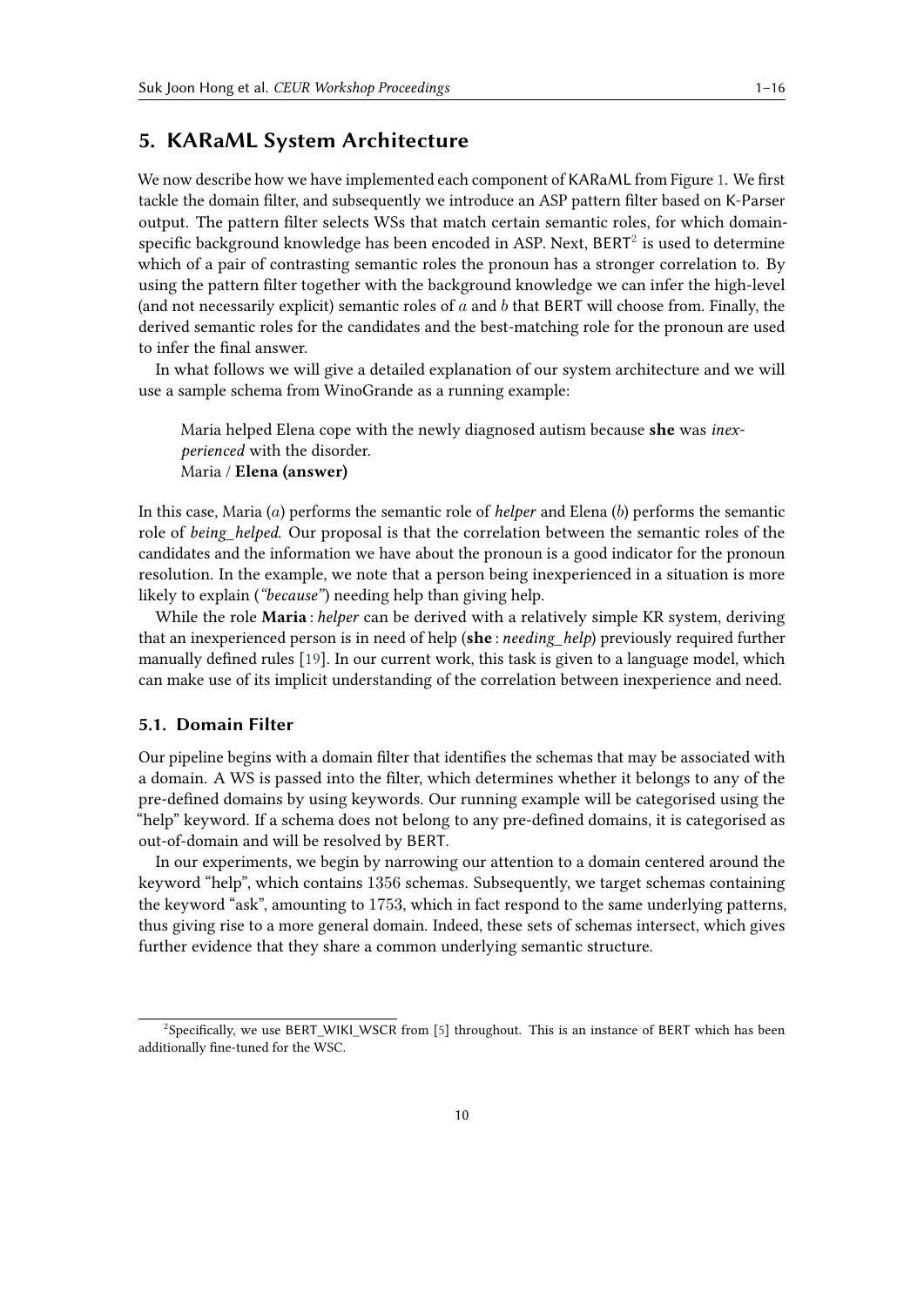## <span id="page-10-0"></span>**5.2. Parsing and Deriving Semantic Roles**

The schemas that have been assigned to domains are parsed by K-Parser, which produces a relational semantic representation of the input text containing qualitative information about the words in the text (e.g. their conceptual classes, the relationship between predications and their participants among other). Then, high-level semantic roles are derived using the output of K-Parser together with our domain-specific background knowledge rules.

Let us look at an excerpt from the parsed output of the sample schema:

```
has_s( helped_2, agent, maria_1 ).
has_s( helped_2, instance_of, help ).
has_s( she_11, trait, inexperienced_13 ).
has_s( inexperienced_13, instance_of, inexperienced ).
has_s( cope_4, caused_by, was_12 ).
```
The output from K-Parser provides us with an initial representation of a given schema, which is specified by means of predicates of the form has\_s( node1, relation, node2 ). Subsequently, the domain-specific rules are used to expand the output with relevant background knowledge for the domain, which is mostly focused on the derivation of high-level semantic roles. Two simple examples of such domain-specific rules are as follows:

```
has_s( X, semantic_role, helper ) :-
                    has_s( Action, agent, X ),
                    has_s( Action, instance_of, help ).
has_s( X, semantic_role, being_asked ) :-
                    has s( Ask, recipient, X ),
                    has s( Ask, instance of, ask ).
```
Using the first rule we can straightforwardly derive has\_s( maria\_1, semantic\_role, helper ) as desired for our running example.

#### **5.3. The Pattern Filter**

The parsed results together with the derived semantic roles of the schema are used as inputs to the pattern filter. If a certain pattern is found by the pattern filter, that schema is to be resolved by our combined framework. If not, just BERT is used for resolving the WSs.

Our pattern filter exploits the generic structure given in formula [\(1\)](#page-4-1) to select schemas that follow recognised patterns, using the high level semantic roles previously inferred in section [5.2.](#page-10-0) Patterns in our system are encoded in ASP and will typically fix semantic roles for one or more of the agents  $a$  and  $b$ , and possibly additional restrictions on other elements of the schema, such as forcing  $\#$  to be "because" and the pronoun to be a person (rather than an inanimate object).

In this experiment we use a pattern to identify schemas where the roles of "helper" and "being helped" are likely to be relevant for pronoun resolution. The filter checks whether the semantic properties and relations extracted satisfy the conditions that: at least one of the candidate expressions has one of these roles; the pronoun refers to a person (is "he" or "she") which is the agent of a verb in the sentence that has been identified as playing an explanatory role in the situation. The relevant pattern is defined as follows: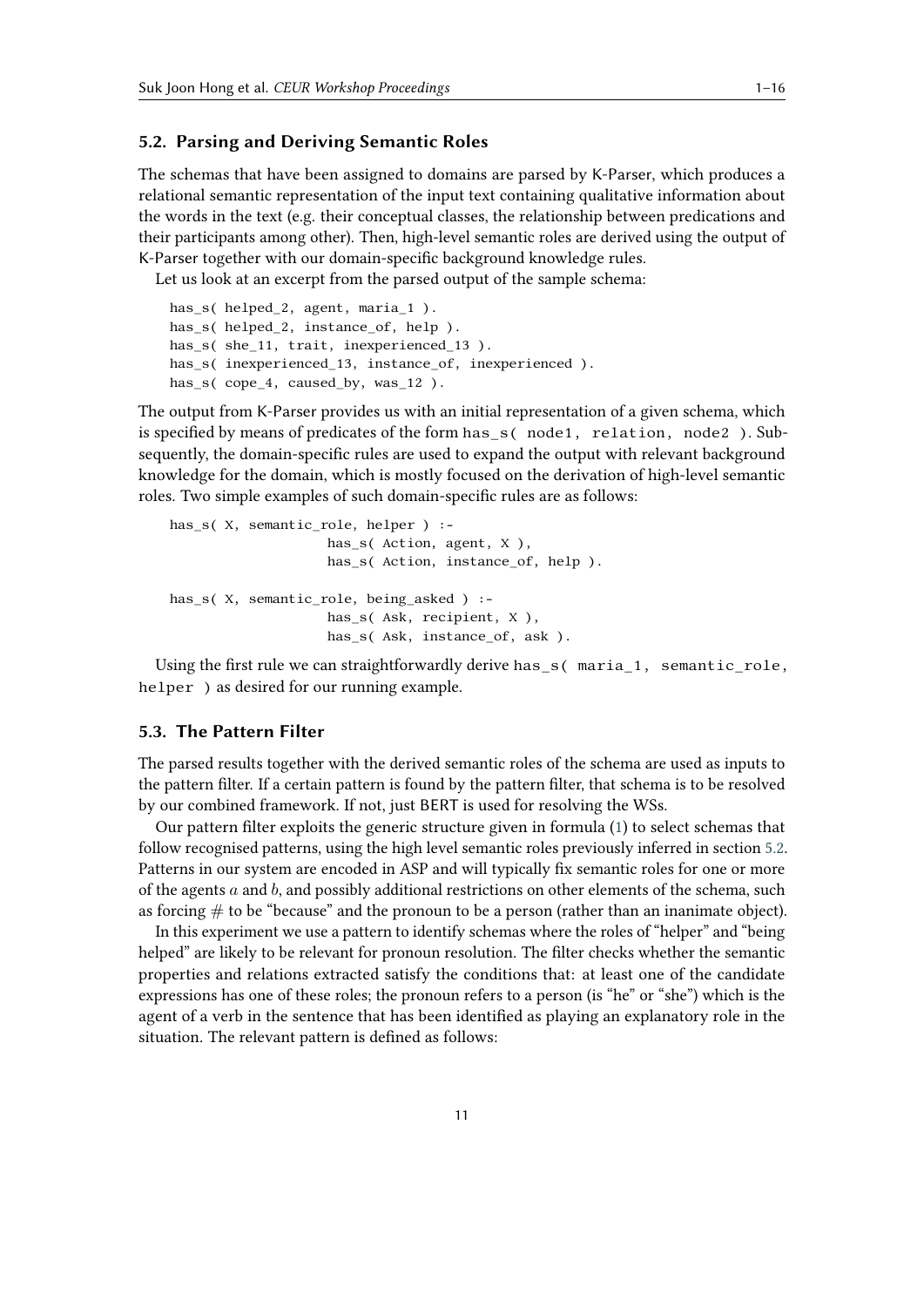```
help_pattern :-
       is_candidate( C ),
       1{has_s( C, semantic_role, helper );
        has_s(C, semantic_role, being_helped ) },
       pronoun( P ),
       has_s( Verb, agent, P ),
       1{has_s( P, instance_of, he );
         has_s(P, instance_of,she) },
       has s(, caused by, Verb ).
```
From the 1356 schemas containing the keyword "help", 207 satisfy this pattern, and from the 1753 schemas containing the keyword "ask", 456 schemas match a similar pattern.

### <span id="page-11-0"></span>**5.4. Using BERT to Identify Semantic Roles**

In this phase, schemas that meet the pattern are given to BERT to extract an implicit semantic role, where the possible roles are determined by the pattern that the schema matched. Previous work (e.g. [\[5,](#page-14-4) [2\]](#page-14-1)) uses language models such as BERT to evaluate the probabilities of each of the candidates occurring as a replacement of the pronoun. So to resolve p in  $\psi(a, b, p)$  one would replace  $p$  with [MASK] and compare probabilities for [MASK] to be  $a$  or  $b$ .

 $P($  [MASK] =  $a | \psi(a, b,$  [MASK])  $)$  >  $P($  [MASK] =  $b | \psi(a, b,$  [MASK])  $)$ 

In contrast, we focus on deriving which of the candidate semantic roles is most correlated to the information that is given about the pronoun. To derive this using BERT, we extract the textual fragment  $\pi(p)$  and concatenate it (following a period) with a basic sentence linking the pronoun with the masked semantic role. In our experiment, we added the sentence "he/she would [MASK] help", where the [MASK] can be either *give* or *need*. Now BERT compares the probabilities for [MASK] to be *give* or *need*, given the context  $\pi(p)$  and the additional linking sentence  $(p \text{ would } [MASK] \text{ help}).$ 

$$
P(\text{[MASK]} = give \mid \pi(p), p \text{ would } [\text{MASK}] \text{ help}) > P(\text{[MASK]} = need \mid \pi(p), p \text{ would } [\text{MASK}] \text{ help})
$$

We interpret BERT's output as indicating the semantic roles "*giving help*" and "*needing help*".

Below we can see the contrast between the input to BERT as part of our Knowledge Based strategy in contrast to a basic WSC resolution only relying on BERT:

- "She was inexperienced with the disorder. she would [MASK] help." (Our usage of BERT to derive a semantic role.)
- "Maria helped Elena cope with the newly diagnosed autism because [MASK] was inexperienced with the disorder." (Full WSC resolution using BERT. )

#### **5.5. Reasoning Using Semantic Roles**

This is the last phase of our system. For each schema that was matched to a pattern, the semantic roles derived in sections [5.2](#page-10-0) and [5.4](#page-11-0) are used as inputs. With these inputs, some background knowledge rules are needed to derive the referent of the pronoun. The background knowledge rules we use are: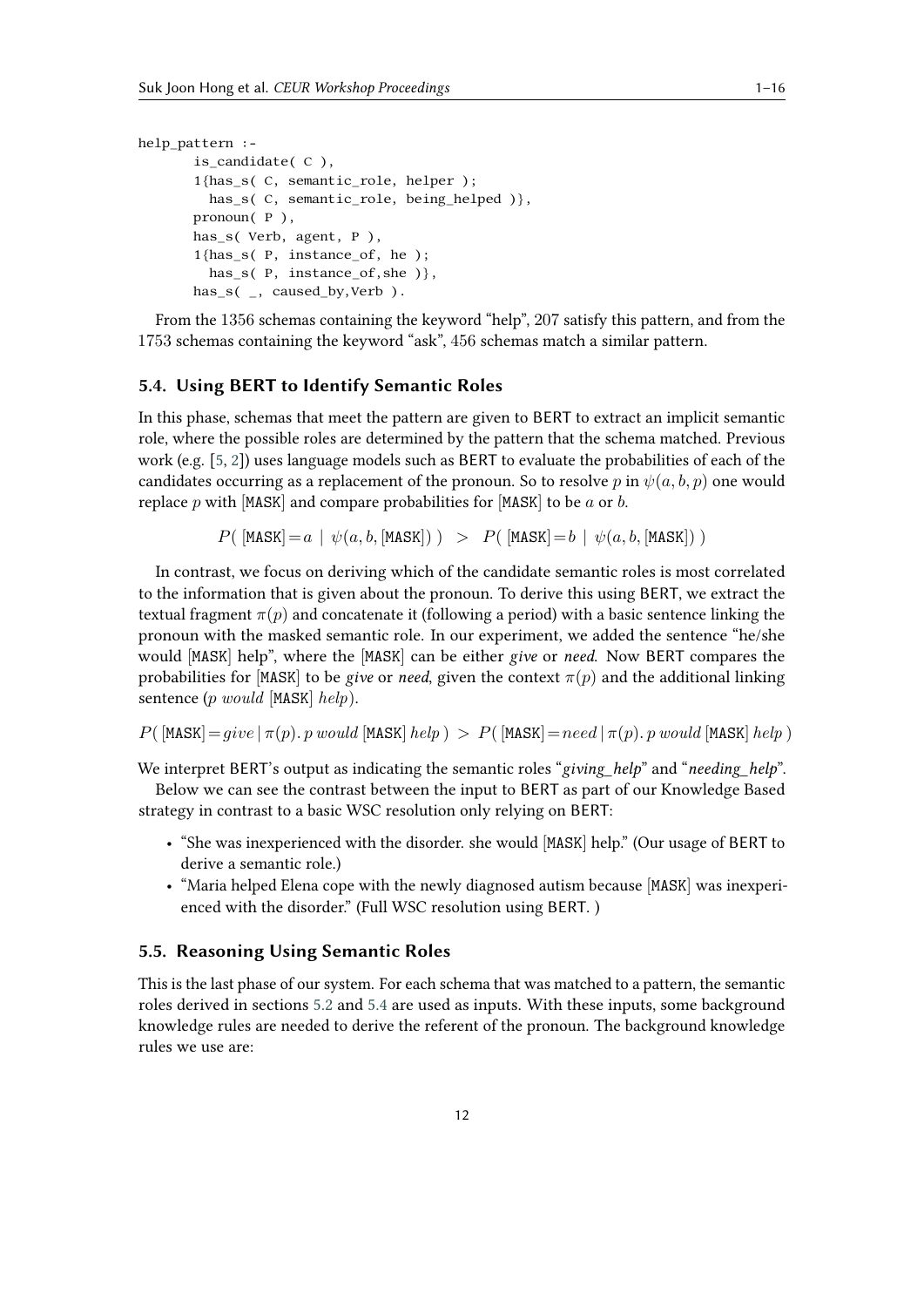- 
- IF a person x {helps / is asked by} a person y because the pronoun p is giving help **THEN**  *refers to*  $*x*$ *.*
- IF a person x *{is helped by / asks}* a person y because the pronoun p is *needing help* THEN  $p$  refers to  $x$ .

The encoded forms of the background knowledge rules are given below as:

```
answer(X) :- is\_candidate(X),1 {has_s( X, helps, _ ); has_s( _, asks, X )},
    pronoun(P), has_s(Verb,agent,P),
    has_s(_,caused_by,Verb),
   has_s( P, semantic_role, giving_help ).
answer(X) :- is candidate(X),
    1 {has_s( _, helps, X ); has_s( X, asks, _ )},
    pronoun(P), has_s(Verb,agent,P),
   has_s(_,caused_by,Verb),
    has s( P, semantic role, needing help ).
```
Using the domain-specific background knowledge rules and the previously derived semantic roles, we derive the answer for a WS. In our running example, statements expressing the implicit semantic role of the pronoun ("*needing\_help*") from section [5.4](#page-11-0) and the semantic roles of the candidates from section [5.2](#page-10-0) are added to the ASP program. Then, the condition defined in the second background knowledge rule is satisfied, and thus we can derive the answer as "Elena".

Note that, although the implicit semantic role of the pronoun is extracted by an ML method, the reasoning used to resolve the schemas is based on interpretable rules. Hence, the rules used in resolving a schema provide an explanation of the answer.

# <span id="page-12-0"></span>**6. Results**

Table [1](#page-13-0) shows the results of our method contrasted with two systems using BERT alone (BERT\_LARGE [\[4\]](#page-14-3) and BERT\_WIKI\_WSCR<sup>[3](#page-12-1)</sup> from [\[5\]](#page-14-4)) on the 207 sentences including 'help' and the 457 sentences containing 'ask' that meet the patterns. Our method achieves accuracy of 81.64% and 75.93%, which is higher than the accuracy achieved by BERT by around 5% and 13% respectively. Moreover, for each answer from our method an explanation can be produced, in contrast to a mere quantification on the certainty of the choice as given by BERT.

In our method, we use BERT to match a pronoun with an appropriate semantic role. We checked the accuracy of BERT on this task for the sentences including 'help'. BERT achieved 84.06%, which is higher than its accuracy in resolving Winograd Schemas directly by around 8%. By integrating KR reasoning we not only increased the overall performance of the framework, but also made better use of an existing language model's ability.

Further strengthening our claim that BERT benefits from being given a small, focused task, we show that the accuracy for selecting the semantic role is affected by the exact prompt provided. In our main experiments we gave BERT a short prompt based only on the pronoun part of the

<span id="page-12-1"></span> $3$ This refers to BERT which has been further fine-tuned for the WSC.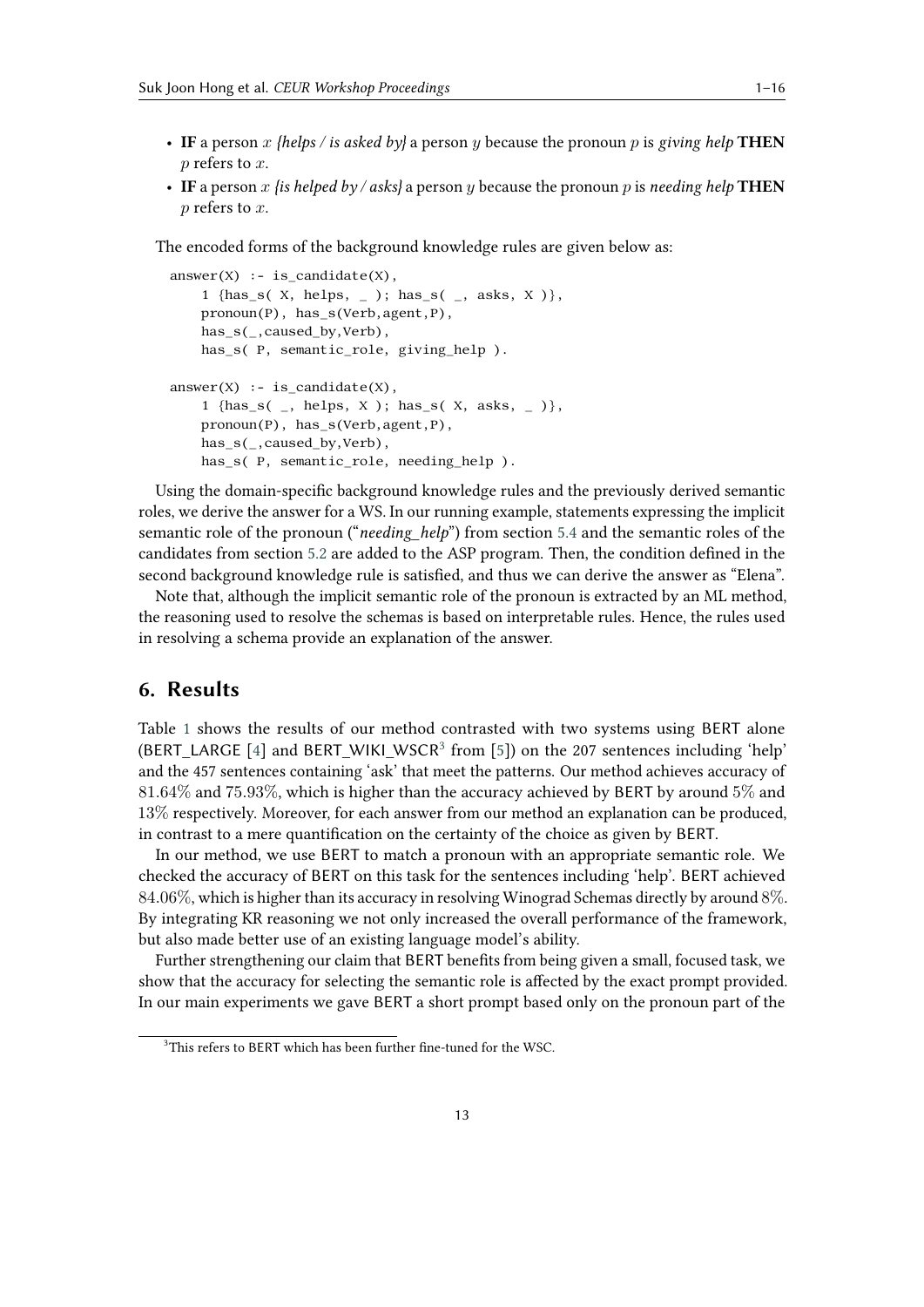|            | Test               | Accuracy ('help')  |                                 | Accuracy ('ask') |           |
|------------|--------------------|--------------------|---------------------------------|------------------|-----------|
| <b>TO.</b> | BERT LARGE         |                    | $57.97\%$ $(120/207)$ $51.86\%$ |                  | (237/457) |
|            | T1. BERT WIKI WSCR | $76.33\%$          | (158/207)                       | $63.02\%$        | (288/457) |
| <b>T2.</b> | Our system         | $\mathbf{81.64}\%$ | $(169/207)$ 75.93 $\%$          |                  | (347/457) |

**Table 1**

<span id="page-13-0"></span>Results on the sentences containing 'help' and 'ask' that meet the patterns

WS, and we later tested (for those containing 'help') the selection of semantic roles when a longer prompt containing the whole WS was given. The accuracy reduced from 84.06% to 63.29% when using the whole context rather than the pronoun part only. For example,

- "She was inexperienced with the disorder. She would [MASK] help." **(Our usage of** BERT **to match a semantic role.)**
- "Maria helped Elena cope with the newly diagnosed autism because she was inexperienced with the disorder. She would [MASK] help." **(Additional context given.)**

The finding also supports the view that the semantic role is often decisive in determining the reference of a pronoun rather than other aspects of the semantic content.

Note that the accuracy of our method as a whole  $(81.64\%)$  for the schemas including 'help' is only 2.42% lower than BERT's accuracy in matching semantic roles. So, provided the pronoun role is correctly identified, our KR reasoning is very accurate. The decreased accuracy of our method compared to the semantic role prediction from BERT is mainly due to the fact that some schemas were incorrectly parsed by K-Parser.

# **7. Conclusion**

Our new method KARaML improves on the work of [\[19\]](#page-15-3). In our prior work it was necessary to explicitly define a large number of rules in order to match the semantic roles for the candidates and pronouns. Here we have significantly reduced the number of rules required by instead using a language model to establish the correlation between the description of the pronoun and the semantic roles of the candidates. In addition, we improve on the performance achieved by BERT alone and we are able to generate an explanation for the chosen answer.

Our current implementation can only be applied to a subset of Winograd schemas for which domain-specific rules have been defined. For future work, if we include more domains and patterns, we will increase the coverage of our system. We would also like to apply our method to other language understanding problems such as COPA [\[29\]](#page-15-13). As some parsing results from K-Parser were incorrect, we intend to investigate using other parsers such as SENNA.

So far we have only made limited use of BERT to identify the likely semantic relationship of the pronoun to the candidate clause. However, the same method may be applied to identify other semantic relationships that could be exploited by a KR reasoner. Moreover, BERT could be replaced by other state-of-the-art language models such as GPT-3 [\[30\]](#page-15-14).

More generally, our framework represents initial steps towards a progressive assimilation architecture for language understanding where we use ML to successively combine new infor-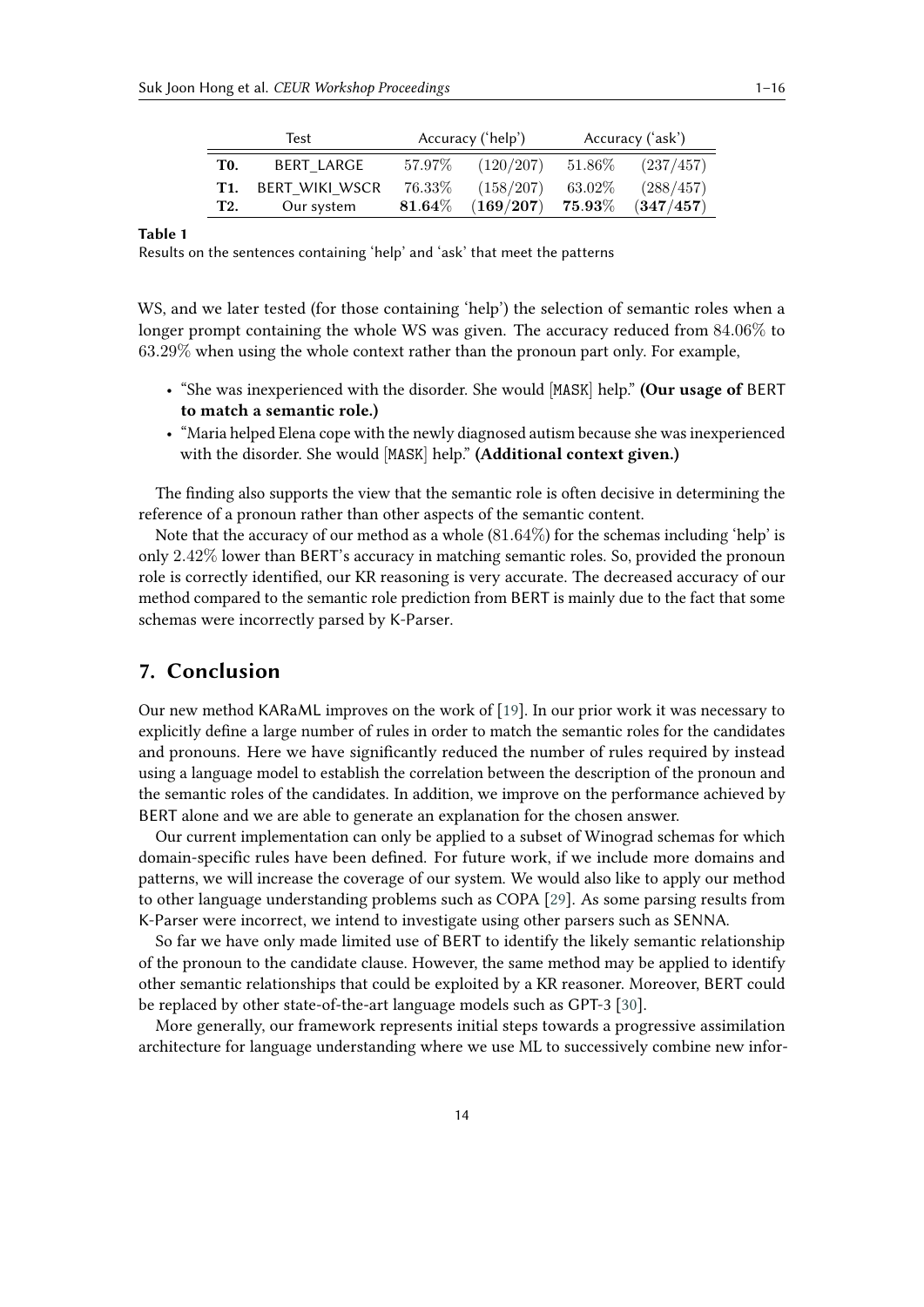mation into a KR representation that we have built up from prior information. This seems to provide a general way by which information expressed in natural language can be matched with predicates occurring in the formalised axioms of a KR system.

# **References**

- <span id="page-14-0"></span>[1] H. Levesque, E. Davis, L. Morgenstern, The Winograd Schema Challenge, in: The 13th Int. Conf. on Principles of Knowledge Representation and Reasoning, Italy, 2012.
- <span id="page-14-1"></span>[2] K. Sakaguchi, R. L. Bras, C. Bhagavatula, Y. Choi, WinoGrande: An adversarial Winograd Schema Challenge at scale, in: AAAI-20, 2020.
- <span id="page-14-2"></span>[3] A. Sharma, N. H. Vo, S. Aditya, C. Baral, Identifying various kinds of event mentions in K-Parser output, in: Procs. of the The 3rd Workshop on EVENTS: Definition, Detection, Coreference, and Representation, Assoc. for Comp. Linguistics, 2015, pp. 82–88.
- <span id="page-14-3"></span>[4] J. Devlin, M. W. Chang, K. Lee, K. Toutanova, BERT: Pre-training of deep bidirectional transformers for language understanding, arXiv:1810.04805[cs.CL] (2018).
- <span id="page-14-4"></span>[5] V. Kocijan, A. M. Cretu, O. M. Camburu, Y. Yordanov, T. Lukasiewicz, A surprisingly robust trick for Winograd Schema Challenge, in: Procs. of the 57th Annual Meeting of the Assoc. for Comp. Linguistics, 2019, pp. 4837–4842.
- <span id="page-14-5"></span>[6] J. R. Hobbs, Coherence and coreference, Cognitive science 3 (1979) 67–90.
- <span id="page-14-6"></span>[7] N. Asher, A. Lascarides, Logics of Conversation, Cambridge University Press, 2003.
- <span id="page-14-7"></span>[8] A. Kehler, L. Kertz, H. Rohde, J. L. Elman, Coherence and coreference revisited, Journal of semantics 25 (2008) 1–44.
- <span id="page-14-8"></span>[9] B. Bennett, Semantic analysis of Winograd Schema no. 1, in: F. Neuhaus, B. Brodaric (Eds.), Procs. of the 12th Int. Conf. on Formal Ontology and Information Systems (FOIS 2021), Frontiers in Artificial Intelligence and Applications, IOS Press, 2021.
- <span id="page-14-9"></span>[10] P. Schüller, Tackling Winograd Schemas by formalizing relevance theory in knowledge graphs, in: Fourteenth Int. Conf. on the Principles of Knowledge Representation and Reasoning, 2014.
- <span id="page-14-10"></span>[11] D. Bailey, A. Harrison, Y. Lierler, V. Lifschitz, J. Michael, The Winograd Schema Challenge and reasoning about correlation, in: Logical Formalizations of Commonsense Reasoning, AAAI Spring Symposium, Stanford University, USA, 2015.
- <span id="page-14-11"></span>[12] R. Collobert, J. Weston, L. Bottou, M. Karlen, K. Kavukcuoglu, P. Kuksa, Natural language processing (almost) from scratch, Journal of Machine Learning Research 12 (2011) 2493– 2537.
- <span id="page-14-12"></span>[13] F. Kong, Y. Li, G. Zhou, Q. Zhu, P. Qian, Using semantic roles for coreference resolution, in: 2008 Int. Conf. on Advanced Language Processing and Web Information Technology, 2008, pp. 150–155.
- <span id="page-14-13"></span>[14] C. J. Fillmore, Frame semantics, in: Cognitive linguistics: Basic readings, De Gruyter Mouton, 2008, pp. 373–400.
- <span id="page-14-14"></span>[15] J. Bos, Wide-coverage semantic analysis with Boxer, in: Procs. of the 2008 Conf. on Semantics in Text Processing, STEP '08, Association for Computational Linguistics, USA, 2008, p. 277–286.